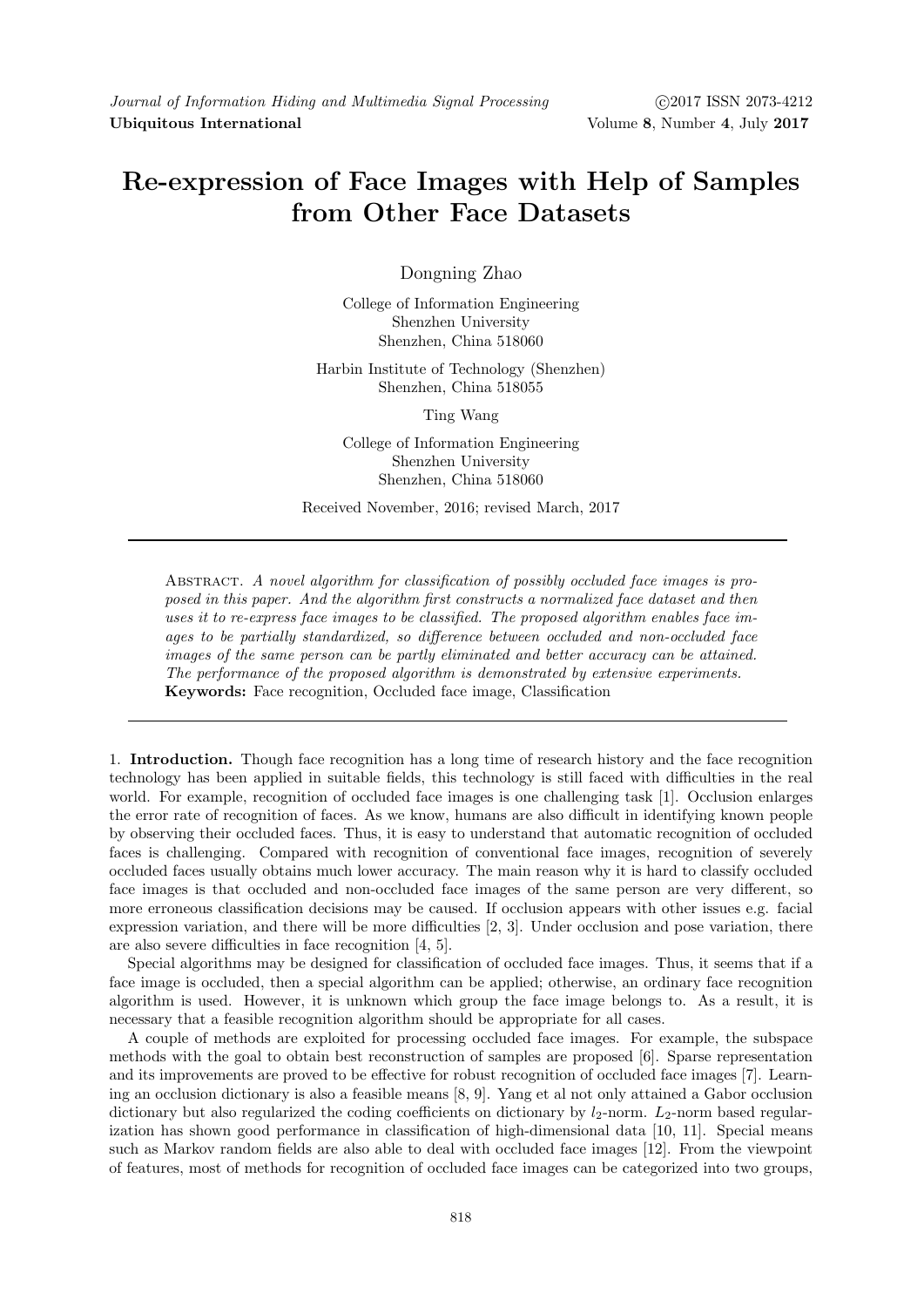holistic methods and local methods. For instance, subspace methods and Gabor features based methods are typical examples of holistic and local methods, respectively.

Various ideas are also proposed to tackle other difficulties in face recognition. For example, because a face usually has only a few original training samples, enlarging the number of available training samples is a feasible means [13]. Producing virtual face images is a good idea and corresponding schemes have attained promising results [14, 15, 16]. Virtual face images may be derived from original training samples by using simple or relative complex algorithms [17, 18, 19, 20]. For these algorithms, the symmetry nature of a face can play a good role in enhancing variety of training samples [19]. In particular, the use of the symmetry nature allows us to attain more virtual training samples than original training samples [17]. The symmetry nature of the face is also beneficial to face detection [21, 22, 23]. Because of the fact that most real face images are not strict symmetrical images, mirror images of original face images can also be viewed as virtual face samples, which usually results in good performance for face recognition [24]. The symmetry nature is also useful for study of psychophysiology [25]. Score fusion is a good way to integrate original training samples and derived training samples [26]. A superimposed sparse parameter (SSP) classifier for face recognition can reduce the computation cost [27]. And a method with neighborhood feature line segment for image classification can be used for face recognition [28].

In this paper, it is proposed to construct a normalized face dataset and to use it to re-express face images to deal with. The advantage of the proposed algorithm is that face images to deal with can be partially standardized. As a result, much difference between test samples and training samples including occluded and non-occluded face images of the same person can be alleviated and better accuracy can be attained. Experiments show that this interesting idea does bring accuracy improvement.

## 2. The proposed algorithm.

2.1. Construction of the normalized face dataset. A number of face images are selected from existing datasets and are used to produce normalized face samples. Let  $n_i$  stand for the *i*-th normalized face sample in the form of column vector. Suppose that there are M normalized face samples and they are defined as  $N = [n_1 \dots n_M].$ 

2.2. Re-expression of current face images. In this subsection, how to get re-expression of current face images is discussed. Let  $tr_j$  be the current j-th training sample in the form of column vector. Let t be the current test sample in the form of column vector. And  $t$  is assumed to be approximately denoted by  $t \approx N\delta$ . The solution of  $\delta$  is attained using  $\tilde{\delta} = (N^T N + \mu I)^{-1} N^T t$ . Let  $\tilde{t} = N\tilde{\delta}$  be re-expression of current test sample t. Hereafter the viewed as the current test sample.  $\tilde{\theta} = (N^T N + \mu I)^{-1} N^T t r_j$  is calculated and the current j-th training sample is denoted by  $\tilde{g}_j = (N^T N + \mu I)^{-1} N^T t r_j$ . Actually,  $\tilde{g}_j$  is re-expression of  $tr_j$ .

Based on  $\tilde{g}_i$  and  $\tilde{t}$ , a classification algorithm is used to perform decision-making for  $\tilde{t}$ .

3. Insight into the algorithm. In this section, the intuitive reasonability of the proposed algorithm is analyzed and its visual results are presented. Figure 1 provides original face images from the AR dataset and the corresponding re-expressions. From this figure, the same person re-expressions have less difference than the original face images. Besides the difference caused by occlusion is weakened, the difference associated with illuminations and facial expression can be partially eliminated. As a result, better recognition can be achieved.

Superficially, the algorithm proposed in this paper is somewhat similar with a subspace method. Both of them can be regarded procedures to exploit transform axes to obtain features of samples. Specifically, the subspace method e.g. principal component analysis and linear discriminant analysis uses eigenvectors of an eigen-equation as transform axes and exploit them to produce features of samples. However, the proposed algorithm exploits normalized faces as transform axes and processes the attained results as features. In some sense, the normalized faces act as a group of basis that not only allows all samples to be standardized but also makes data uncertainty in image samples to be decreased.

The procedure used in this paper can be thought as a generalized two-step representation procedure of test samples. In the first step representation of a test sample is obtained using the normalized face dataset. In the second step representation of a test sample is obtained using the current training samples. Previous research has indicated that two-step representation is beneficial to correct classification of test samples [17].

The quantized analysis of samples are provide, too. The between-class average distance of original "unit" samples is 0.4189. However, the between-class average distance of "unit" re-expressions of original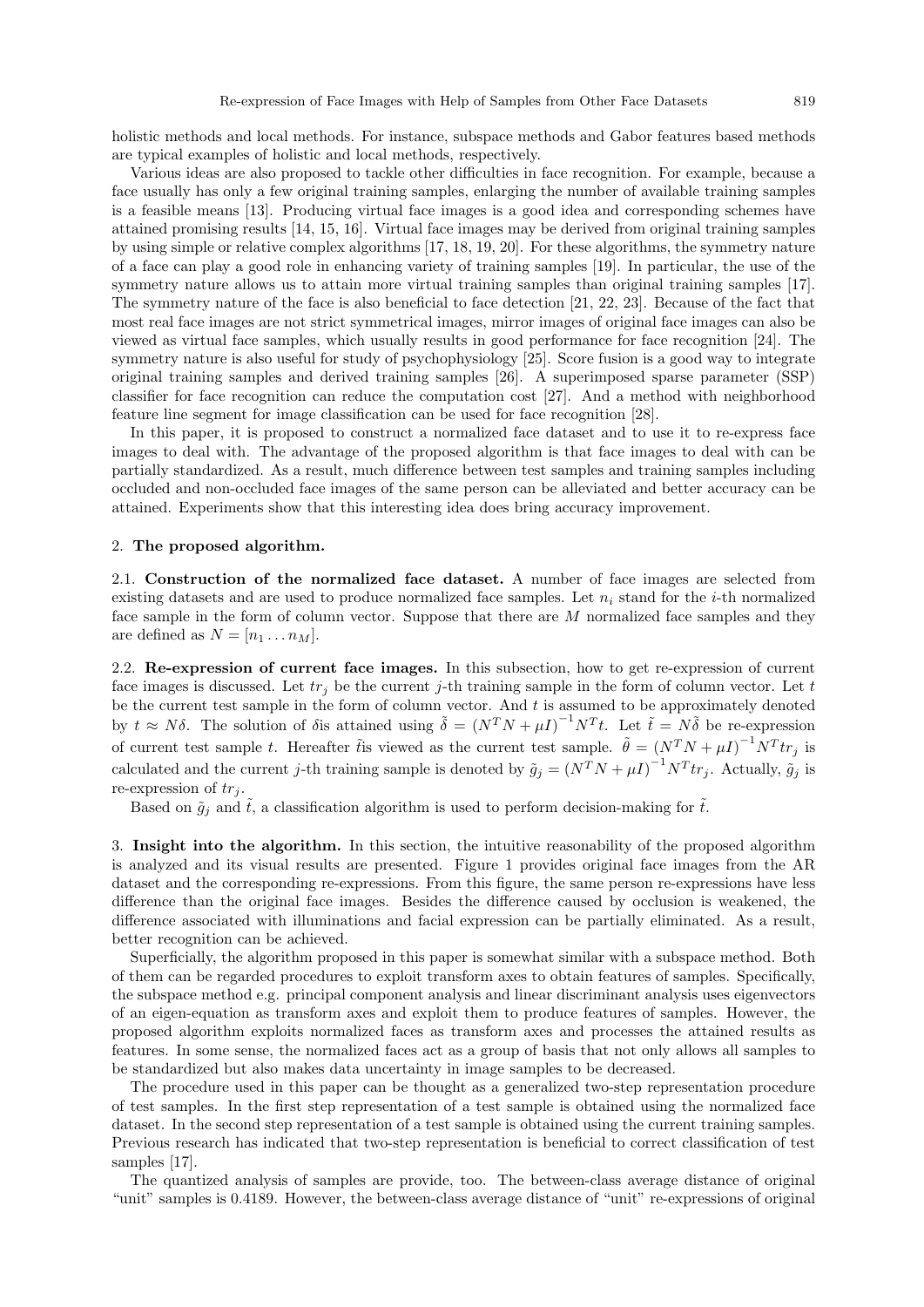

FIGURE 1. Original face images (the first row) and the corresponding reexpressions (the second row).

samples is 0.3956. This shows that the proposed algorithm is able to enhance similarity of samples of the same person. A "unit" sample is attained by converting a sample in the form of vector into a unit vector with a norm of 1. The between-class average distance is the mean of the distances between all "unit"<br>samples of the same person samples of the same person.

4. Experiments: The GT dataset with 750 face images is used to produce the normalized face dataset.<br>As a result, the normalized dataset includes 750 vectors. The proposed algorithm chooses collaborative representation classification (CRC) as the classification algorithm, so it just needs to be compared with  $\alpha_{\rm n}$ 4. Experiments. The GT dataset with 750 face images is used to produce the normalized face dataset. CRC.

4.1. Experiment on the AR dataset. The AR dataset is first used to reveal performance of the proposed algorithm. This dataset contains 3120 mages of faces and every face has 20 mages. These images contain normal images and occlusion images occluded by scarfs and glasses. The number of faces is 120. Table 1 shows error rates of the algorithms on the AR dataset. In this table, the first row presents how many images of a face are used as training samples to conduct experiments. For example, "10"<br>means that the first 10 images of each face are symbited as training samples and the other images are. regarded as test samples. It is too easy to see that the proposed algorithm brings very good results, i.e. lower error rates. proposed algorithm. This dataset contains 3120 images of faces and every face has 26 images. These means that the first 10 images of each face are exploited as training samples and the other images are

TABLE 1. Error rates of the algorithms on the AR dataset.

| The proposed algorithm | $32.50$ 23.22 |       | 24.23 | 25.38 |
|------------------------|---------------|-------|-------|-------|
| Original CRC           | 33.18         | 25.72 | 26.96 | 28.97 |

4.2. Experiment on the occluded ORL dataset. The original gray face images in the ORL dataset are resized into 56 by 46 matrices. Then the sixth to tenth face images of every subject are partially occluded by a fixed image block. The region to be occluded is randomly selected. The other face images are not changed. All these images are used to constitute a new dataset whose first part is the non-occluded images and the second part is the occluded images. Figure 2 shows some images from this dataset. The first 3,5 and 7 face images of every subject in the new dataset are respectively used as training samples and the other images are regarded as test samples. Table 2 also tells us that the proposed algorithm on this dataset is better.

Table 2. Error rates of the algorithms on the occluded ORL dataset.

| The proposed algorithm $\vert 23.21 \vert 20.50 \vert 10.00$ |                             |  |
|--------------------------------------------------------------|-----------------------------|--|
| Original CRC                                                 | $23.93 \pm 21.00 \pm 10.83$ |  |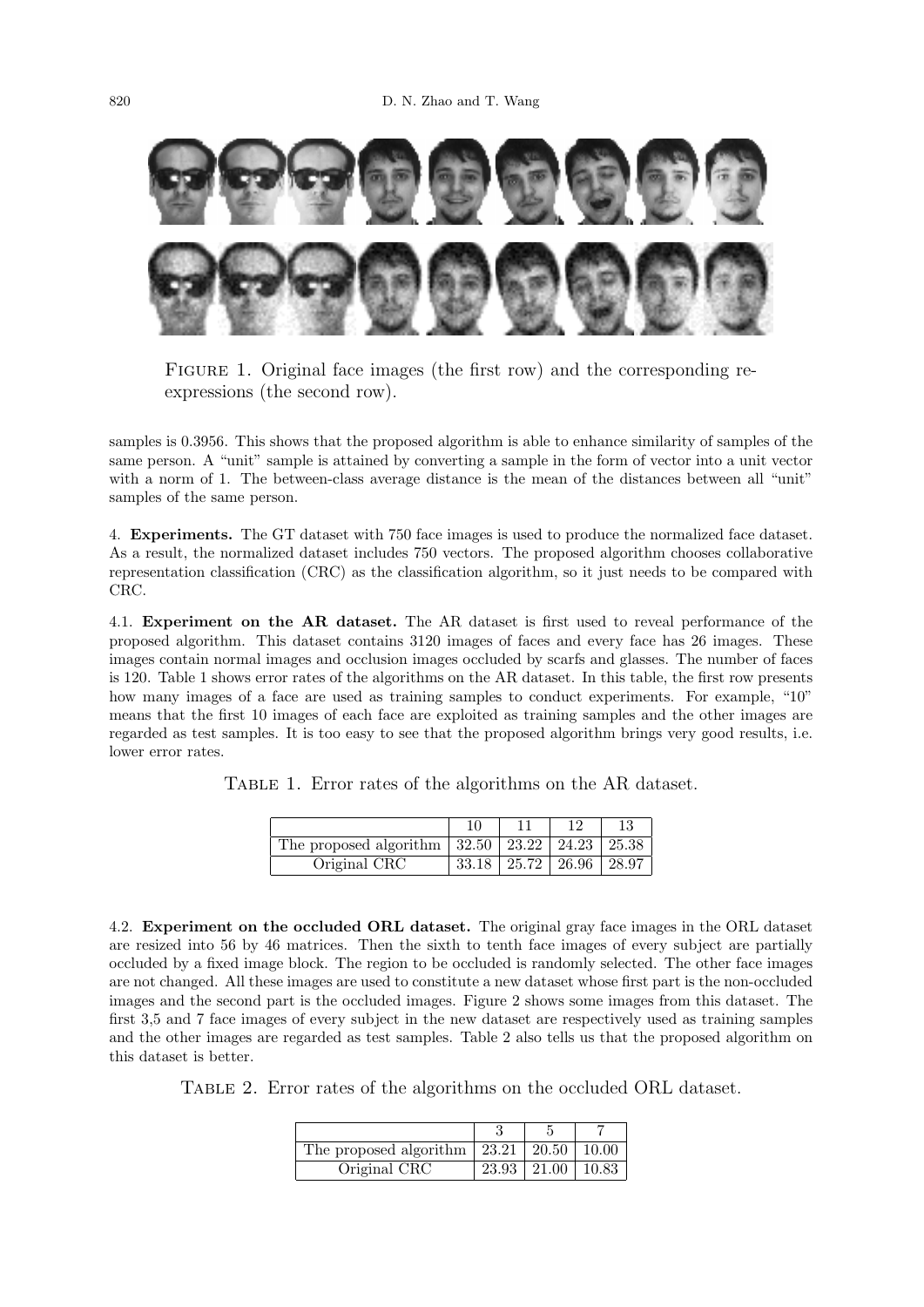

Figure 2. Some images from the occluded ORL dataset attained in the paper.

3. Solidations. The proposed normalized rate dataset and the disordinity shows that other rate datasets The main reason is that the use of the normalized face dataset allows current face images to be partially Interest and CRC 23.93 21.00 1.00 1.00 1.000 1.000 1.000 1.000 1.000 1.000 1.000 1.000 1.000 1.000 1.000 1.000<br>images of the same person can be decreased. The experiments demonstrate good performance of the 5. Conclusions. The proposed normalized face dataset and the algorithm shows that other face datasets standardized. As a result, difference between all face images including occluded and non-occluded face proposed algorithm.

Acknowledgment. This work is supported by the Science & Technology plan of Shenzhen (JCYJ201503- 24140036830, JCYJ20160331185006518) and the Foundation of Nature Science of Guangdong (2015A0303- 10172).

## REFERENCES

- [1] H. K. Ekenel and R. Stiefelhagen, Why is Facial Occlusion a Challenging Problem?, Lecture Notes in Computer Science (including subseries Lecture Notes in Artificial Intelligence and Lecture Notes in Bioinformatics), Advances in Biometrics - Third International Conference, ICB 2009, Proceedings, vol. 5558 LNCS, pp.299-308, 2009.
- [2] A. M. Martinez, Recognizing imprecisely localized, partially occluded, and expression variant faces from a single sample per class, IEEE Transactions on Pattern Analysis and Machine Intelligence, vol. 24, no. 6, pp. 748-763, June 2002.
- [3] K. Michal, C. M. Emre, S. Bogdan, Advances in Face Detection and Facial Image Analysis, Springer, 2016.
- [4] L. Florea, C. Florea, R. Vranceanu, C. Vertan, Can your eyes tell me how you think? A gaze directed estimation of the mental activity, in Proceedings of British Machine Vision Conference, British Machine Vision Association, 2013.
- [5] A. Godfroid, F. Boers, A. Housen, An eye for words: gauging the role of attention in incidental l2 vocabulary acquisition by means of eye-tracking, Studies in Second Language Acquisition, vol. 35, no. 3, pp. 483-517, 2013.
- [6] S. Fidler, D. Skocaj, A. Leonardis, Combining reconstructive and discriminative subspace methods for robust classification and regression by subsampling, IEEE Transactions on Pattern Analysis and Machine Intelligence, vol. 28, no. 3, pp. 337-350, 2006.
- [7] J. Wright, A. Ganesh, A. Yang, Y. Ma, Robust face recognition via sparse representation, Technical report, University of Illinois, USA, 2007.
- [8] W. H. Ou, X. You, D. C. Tao, et., Robust face recognition via occlusion dictionary learning, Pattern Recognition, vol. 47, no. 4, pp. 1559-1572, 2014.
- [9] Meng Yang, Lei Zhang, Simon C. K. Shiu, David Zhang, Gabor feature based robust representation and classification for face recognition with Gabor occlusion dictionary, Pattern Recognition, Vol. 46, no.7, pp. 1865-1878, 2013.
- [10] Y. Xu, Z. Zhong, J. Yang, J. You, D. Zhang, A New Discriminative Sparse Representation Method for Robust Face Recognition via L2 Regularization, IEEE Transactions on Neural Networks and Learning Systems, 2016, DOI:10.1109/TNNLS.2016.2580572.
- [11] Y. Xu, D. Zhang, J. Yang, J.-Y. Yang, A two-phase test sample sparse representation method for use with face recognition, IEEE Transactions on Circuits and Systems for Video Technology, vol. 21, no. 9, pp. 1255-1262, 2011.